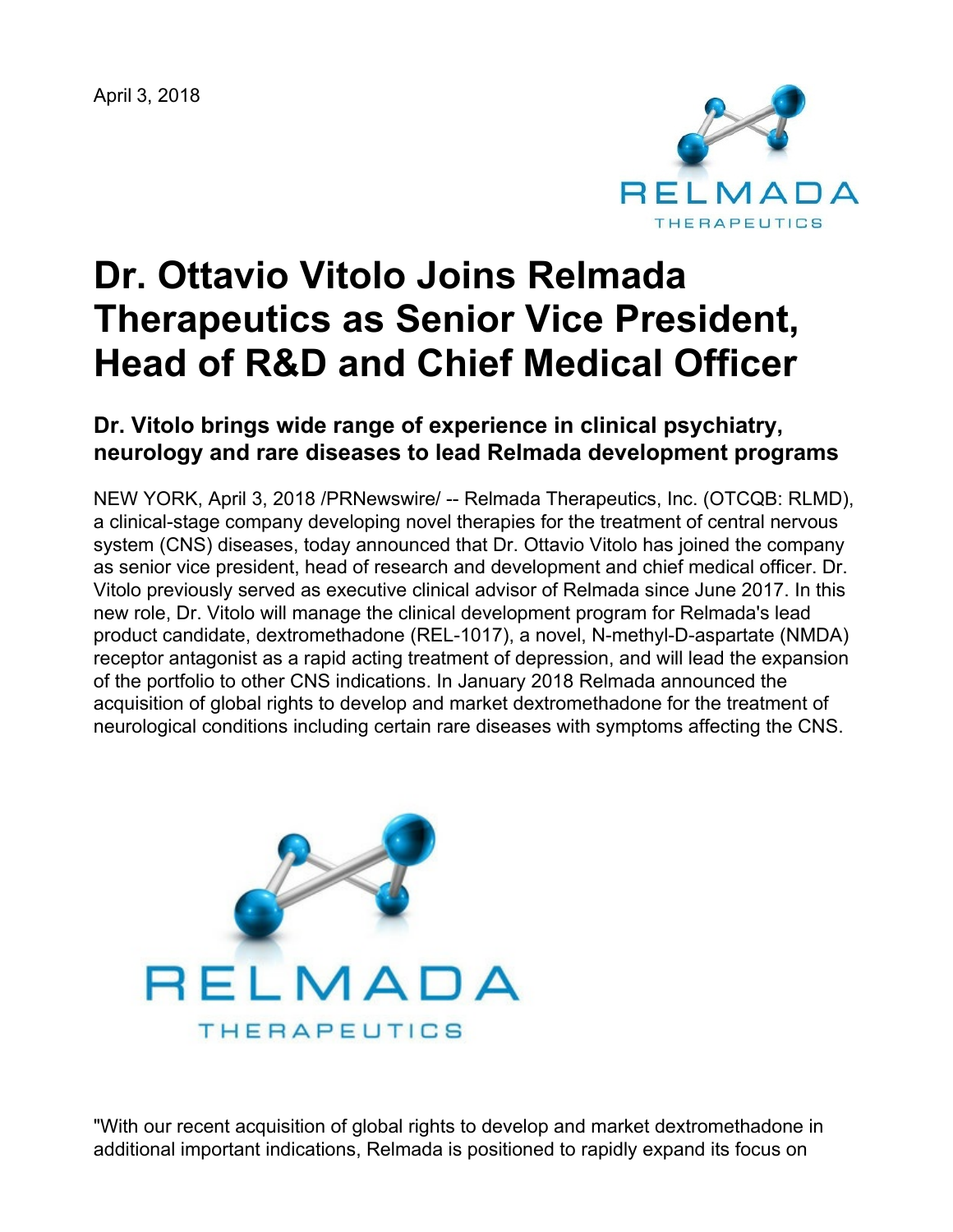clinical development. Dr. Vitolo has played a crucial role in guiding our research efforts as a member of our advisory group, and now we will have the benefits of his outstanding experience as a full-time member of our executive team," said Sergio Traversa, CEO of Relmada Therapeutics. "As a practicing neuropsychiatrist he also brings a depth of understanding of the critical areas of unmet need and the impact of CNS disorders on patients and their families."

Dr. Vitolo is a neuropsychiatrist and researcher with extensive pre-clinical and clinical research experience in both academic and industry settings. Previously he held positions of increasing responsibility at Pfizer, including senior medical director and head of neuromuscular clinical research leading the clinical development of programs on Duchenne muscular dystrophy, Huntington's disease, chronic inflammatory demyelinating polyradiculoneuropathy (CIDP) and Friedreich's ataxia. His clinical research experience includes psychiatric conditions such as depression, schizophrenia and Alzheimer's disease. He was also formerly associate medical director of discovery research at Shire Human Genetic Therapies and vice president for clinical development at Homology Medicines, Inc., a biotechnology company focused on gene therapy and gene editing for rare diseases. He is currently assistant psychiatrist at Massachusetts General Hospital and an instructor in psychiatry at Harvard Medical School.

"Relmada is positioned to make significant progress in clinical research this year and I am especially pleased to be expanding my role and become a full-time member of the leadership team at this pivotal moment in the company's history," said Dr. Vitolo. "The company's landmark research thus far indicates that dextromethadone has a unique profile and the potential to offer significant benefits as a rapid acting treatment of depression and other neurological disorders in the years ahead."

## **About dextromethadone (REL 1017)**

Relmada is currently developing dextromethadone as a rapidly acting oral agent for the treatment of depression. Working through the same brain mechanisms as ketamine, a non-competitive NMDA channel antagonist, but potentially lacking its adverse side effects, dextromethadone is fundamentally differentiated from all currently FDA-approved antidepressants, as well as all atypical antipsychotics used adjunctively. In April 2017, the FDA granted Fast Track designation for dextromethadone for the adjunctive treatment of major depressive disorder.

# **About Relmada Therapeutics, Inc.**

Relmada Therapeutics is a clinical-stage, publicly traded biotechnology company developing novel medicines that potentially address areas of high unmet medical need in the treatment of central nervous system (CNS) diseases. The Company has a diversified portfolio of products at various stages of development. Relmada's lead program, dextromethadone (REL-1017), is an N-methyl-D-aspartate (NMDA) receptor antagonist. NMDA receptor antagonists may have potential in the treatment of a range of psychiatric and neurological disorders associated with a variety of cognitive, neurological and behavioral symptoms. For more information, please visit Relmada's website at [www.relmada.com](http://www.relmada.com/).